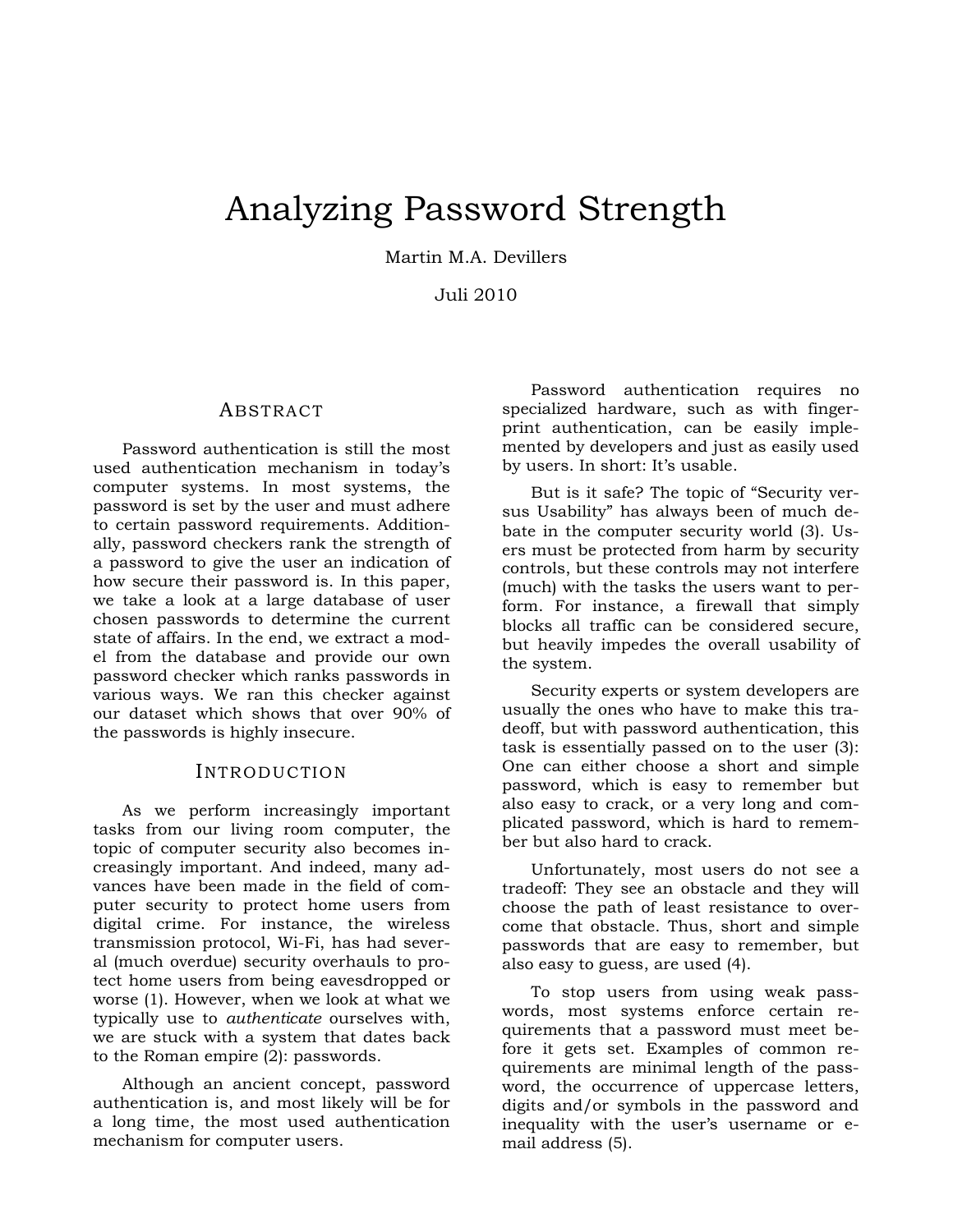However, holding on to the principle of the path of least resistance, one can expect users to try and 'circumvent' these requirements in a predictable manner (4). For instance, given that an user starts out with an actual word such as 'house' and the requirement that the password must contain at least one digit is given, one might expect the user to simply suffix the word with a single digit. In the findings which we will present, you will see that 15% of the passwords were a word or name suffixed with the number one.

In this paper, we will first discuss the dataset which we used to perform our research. After this, we will show you the results of our preliminary tests on this dataset. In the next chapter, we will go one step further and extract actual patterns from the passwords. After this, we will show you how we used a probabilistic approach to password analysis. In the final chapter, we will present you our password checker, which combines the results of all the previous chapters.

## DATASET

On December 4th 2009, a hacker breached a company database of RockYou!1 containing the usernames and *unencrypted*  passwords of about 32 million users (3). This database was subsequently published to the internet and is now in wide circulation. Obviously, we don't condone hacking, but the presence of this database gives us an unique opportunity to perform a large scale empirical study on passwords.

The most notable fact about the aforementioned affair would not be that a large database was hacked, but that the passwords inside the database were stored in unencrypted form (so-called plaintext passwords). These days, it is common practice to salt and hash passwords before permanently storing them, which makes it generally hard to study passwords even when granted access to the right databases.

The RockYou! database was acquired in the form of a long text file where each password resides on its own line. The file contained no other information, such as the usernames. Since the source of the data was questionable at best, we ran various tests and filters to ensure the quality of the data. Various noise factors were discovered:

1. Analysis showed that entries longer than 30 characters were more often noise than actual passwords. A lot of entries were pieces of HTML or JavaScript, which might be indicative of an injection attack or some kind of input anomaly. Others contain a single character repeated up to a hundred times. The most likely explanation for this anomaly, are users who want to quickly sign-up and fill in bogus information to get a onetime account. Such entries cannot be considered to be actual passwords, since the user does not have the intention of memorizing or re-using the password. Since these entries are much longer than normal entries, a filter was applied that removes any entry longer than 30 characters.

2. At various points in the database, the character encoding switches. For instance, the first 3 million passwords contain Unicode characters in their HTML encoded form. Hereafter, Unicode characters are stored in their actual form, which might be indicative of the backend switching to UTF-8 encoding support. Similarly, the file itself is part encoded in ANSI and part encoded in UTF-8. Character analysis gave indication when these switches occurred and a program was written to rewrite the database in one uniform encoding scheme (UTF-8).

3. Various (uncommon) passwords occur multiple times in close proximity to each other. This might be indicative of a single user registering multiple accounts. A filter was applied that removes these extra occurrences. Common passwords did not apply to this filter, as they may naturally occur multiple times in close proximity.

# PRELIMINARY TESTS

Before we started with the actual analysis, various basic tests were ran to gain some insights into the database. These include a letter frequency analysis, a character type analysis, a length distribution analysis and a common password analysis.

Letter frequency analysis helps us in various ways. Knowing the frequency of each letter gives us the ability to define a more fine-grained metric for measuring password strength. By grading the chance of occur-

-

<sup>1</sup> RockYou! (originally known as RockMySpace), based in Redwood City, California is a publisher and developer of applications and other social network services. As of December, 2007 it is the most successful widget maker for the Facebook platform in terms of total installations.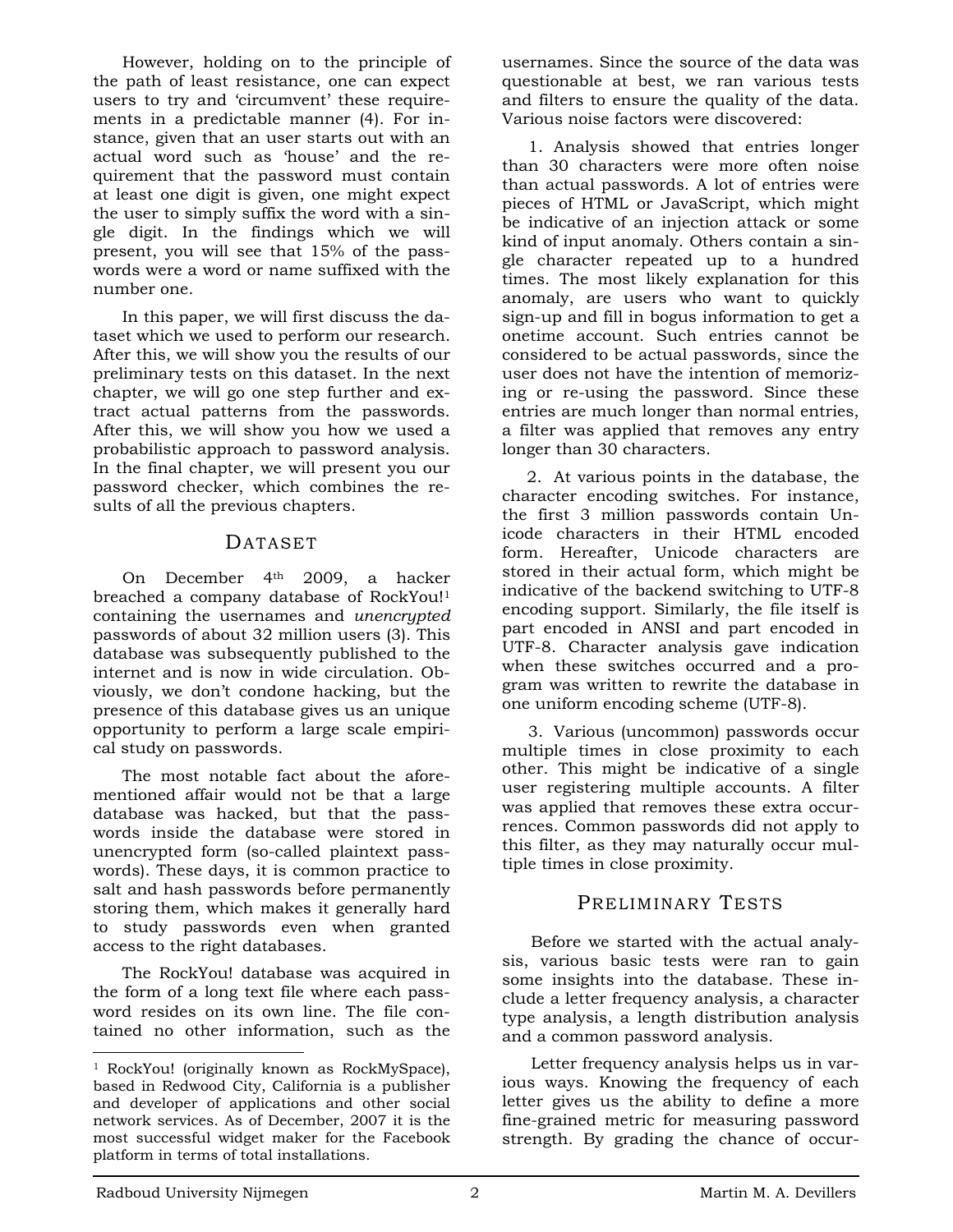

**Figure 1 – Letter frequencies of the RockYou! dataset, English and Spanish language** 

rence of each individual character rather than grading each letter a flat twenty-sixths chance of occurrence.

Furthermore, letter frequency analysis allows us to measure the degree in which the passwords conform to actual words. This helps us to better understand if the dataset follows a language and what language this might be (6).

Figure 1 shows the letter frequencies of the dataset and those of the English and Spanish language. As you can see, the distribution of the RockYou! dataset shows great similarity to those of the English and Spanish language. When we do a quick search for English and Spanish words in the dataset, we find that 10% of the entries match English words and 2.5% match Spanish words.

Character type analysis looks at every password and flags what kind of characters make up the password. We distinguish between the following character types:

- *Lowercase*, which are the standard lowercase letters of the alphabet.
- *Uppercase*, which are the standard uppercase letters of the alphabet.
- *Digits*, which are the digits zero through nine
- *Symbols*, which are any characters found in the non-extended ASCII set that do not belong to the above categories. Most of these can be found on a standard American keyboard.

 *Unicode*, which are any characters that do not belong to the above categories. Examples of these are the euro sign and the Japanese alphabet.

Given these categories,  $2^5 = 32$  combinations are possible. However, we expect that only a few will be really prominent.



**Figure 2 – Character type analysis** 

Figure 2 shows the results of our character type analysis. The largest category, which nearly makes up for half the dataset, are passwords that consist solely out of lowercase characters. This is troublesome, considering that most passwords are only 6 to 8 characters long and the letters found in the passwords conform to that of a language.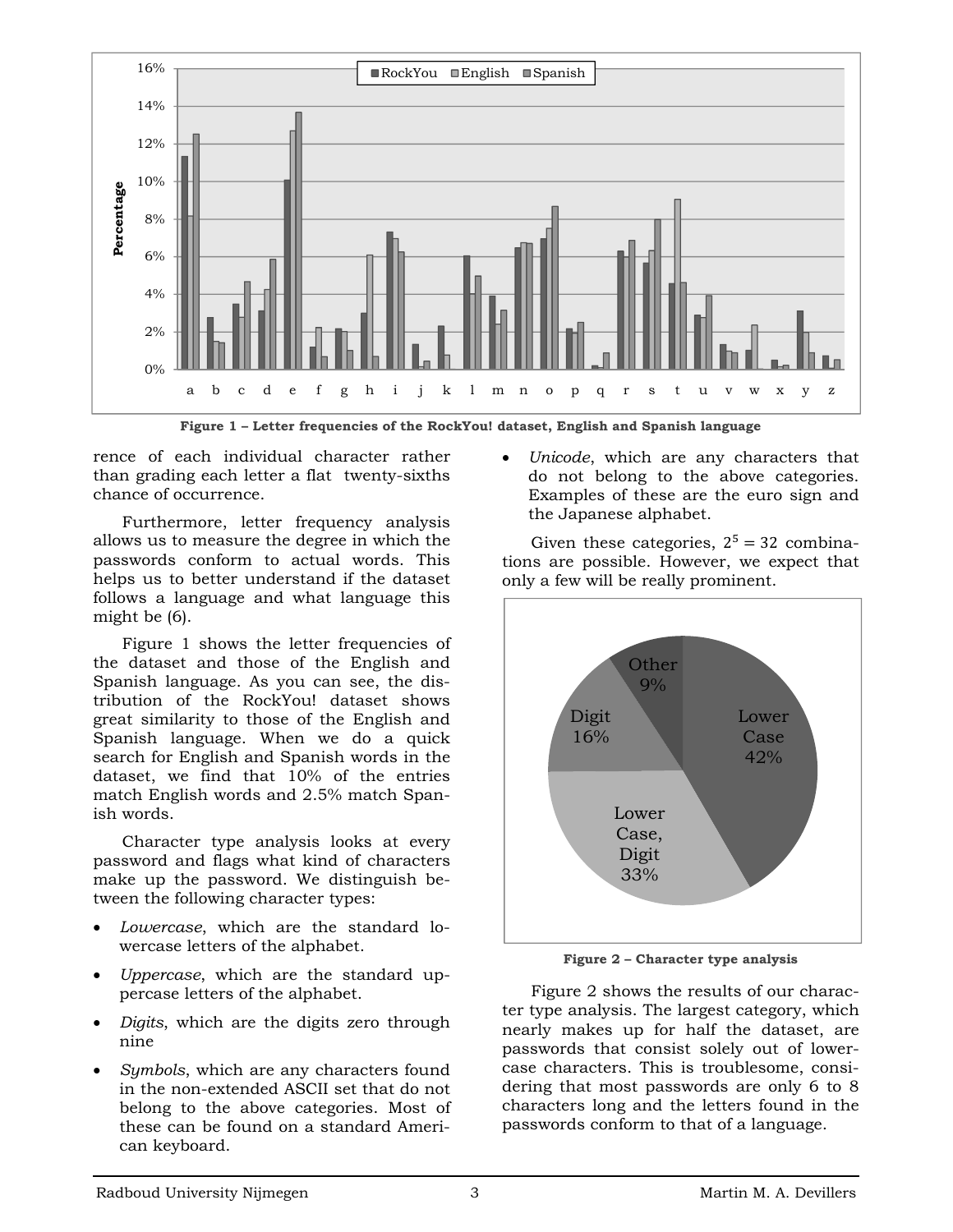This would suggest that a significant part of our dataset are words or names. Another troublesome result, are the passwords that consist solely out of digits, which represents 16% of the dataset. Numeric passwords have limited complexity.

Length distribution analysis gives us insights in what the common length of user chosen passwords are.



**Figure 3 – Password length distribution** 

The results of the analysis, as shown in Figure 3, do not show a normal form distribution, but rather a truncated form. We argue that this is a result of minimum password length requirements. Strangely, the database contained entries as short as one character. At the moment of writing, the RockYou! website enforces a minimum 8 character password length, but this was most likely less (or non-existent) in the past  $(10).$ 

In the previous chapter we already noted that we ignored any entry longer than 30 characters. The range of passwords of size 15 through 29 covered about 2 percent of the database. Half the passwords of length 20 and above were e-mail addresses, thus explaining their unusual length.

Finally, we take a look at the most common passwords. We expect these passwords to be really weak, as a password that is widely used is most likely one you can logically guess, find in a common password listing or is context dependent (such as the name of the service)

| Password  | Count  | Percentage            |
|-----------|--------|-----------------------|
| 123456    | 290731 | 0.8918%               |
| 12345     | 79078  | 0.2426                |
| 123456789 | 76790  | $0.2356$ <sup>8</sup> |
| password  | 59463  | 0.1824%               |
| iloveyou  | 49952  | 0.1532%               |

| princess | 33291 | $0.1021$ $%$          |
|----------|-------|-----------------------|
| 1234567  | 21727 | 0.0666                |
| rockyou  | 20903 | $0.0641$ $%$          |
| 12345678 | 20553 | $0.0630$ <sup>8</sup> |
| abc123   | 16648 | 0.8918%               |

**Table 1 – Top 10 passwords** 

Table 1 shows the top 10 passwords with their absolute counts. The use of numerical sequences immediately stands out as 5 of the 10 passwords represents this class.

When we break the numbers down to percentages, two troublesome conclusions can be drawn:

1. Roughly one out of every hundred passwords is the sequence '123456'

2. The top 10, 100, 1,000 and 10,000 passwords cover respectively 2, 5, 11 and 22 percent of all passwords.

In other words, if an attacker would try to gain access to a system by trying the top 10 most common passwords using a listing of known accounts. He could expect to succeed within 25 accounts, costing him only 250 guesses. Given more accounts and just the password '123456', success could be expected with the 50th account, costing only 50 guesses. This attack is feasible without automation and low-profile enough to not raise any alarms.

We compare our results with other top tens of common passwords (4) (5) in Table 2. All highlighted cells represent passwords that are present in our top 10. It should be noted that most other passwords are in our top 100 and all are present in our top 1000.

| RockYou!  | PCMag     | M.Burnet |
|-----------|-----------|----------|
| 123456    | password  | 123456   |
| 12345     | 123456    | password |
| 123456789 | qwerty    | 12345678 |
| password  | abc123    | 1234     |
| iloveyou  | letmein   | pussy    |
| princess  | monkey    | 12345    |
| 1234567   | myspace1  | dragon   |
| rockyou   | password1 | qwerty   |
| 12345678  | blink182  | 696969   |
| abc123    | Firstname | mustang  |

**Table 2 – Top 10 comparison** (the last entry of PCMag 'firstname' is a placeholder for an actual firstname)

Although these overlapping lists, strengthens our believe that the RockYou! dataset is representative, it at the same time saddens us to see that so many users still use very predictable passwords.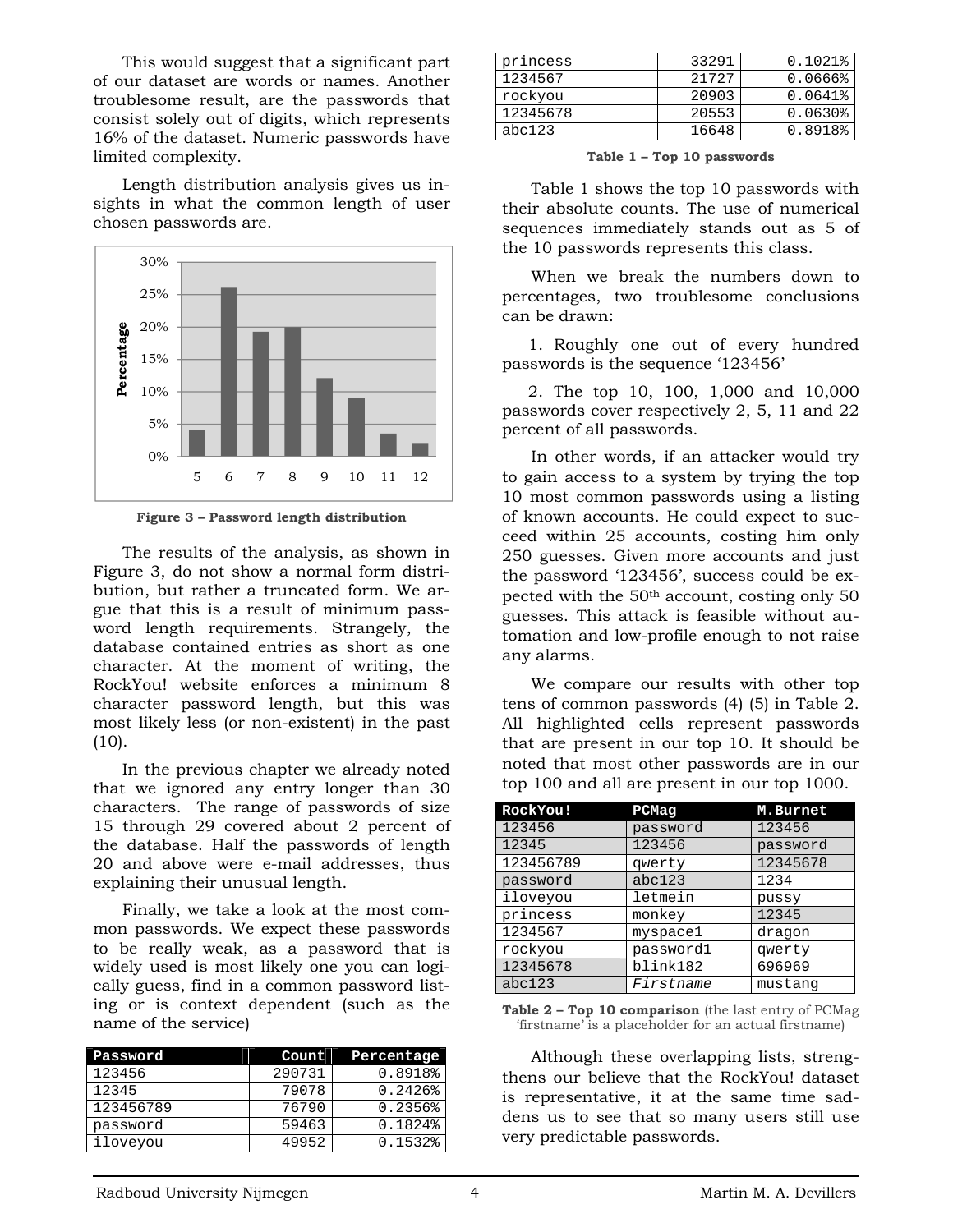## PATTERN ANALYSIS

The previous chapter showed several ways of defining characteristics of a password. Now, we want to go a step further and extract actual patterns from passwords. This will help us to better understand how passwords are formed and ultimately allow us to construct an improved password checker.

M. Dell'Amico (6) studied a much smaller database of roughly 10,000 entries. Various regular expressions were ran against the database, in an attempt to recognize patterns in passwords. We repeat their experiment on the RockYou! database and present both their and our results below in Table 3

| Expression        | Example       | <b>IIMS</b> | RockYou |
|-------------------|---------------|-------------|---------|
| $[a-z]+$          | abcdef        | 51.20%      | 41.69%  |
| $[A-Z]+$          | <b>ABCDEF</b> | 0.29%       | 1.50%   |
| $[A-Za-z]+$       | AbCdEf        | 53.74%      | 44.05%  |
| $[0 - 9] +$       | 123456        | 9.10%       | 15.93%  |
| $[a-zA-Z0-9]+$    | A1b2C3        | 93.43%      | 96.20%  |
| $[a-z]+[0-9]+$    | abc123        | 14.51%      | 27.69%  |
| $[a-zA-Z]+[0-9]+$ | aBc123        | 16.30%      | 30.16%  |
| $[0-9]+[a-zA-Z]+$ | 123abc        | 1.80%       | 2.75%   |
| $[0-9]+[a-z]+$    | 123abc        | 1.65%       | 2.53%   |

**Table 3 – Regular expressions** 

The most notable difference is the use of digits. Most percentages in the IIMS database indicate a reliance on lowercase characters, whilst in the RockYou! database patterns that contain digits are more prominent. The patterns that describe a word that is suffixed by a number are almost double as popular in the RockYou! database. Passwords that are made purely out of digits are also more popular in the RockYou! database.

Based on these results we can argue that the users of RockYou! have been trained to create more secure passwords, most likely by other applications which enforce stricter requirements. One exception would be the passwords that consist purely out of digits. These passwords are used more often in the RockYou! dataset and we consider these kind of passwords to be very insecure, due to their limited complexity.

Besides the aforementioned expressions, we propose our own set of supplemental expressions. We are most interested in passwords that start with letters and end with digits, as they make up for one third of our dataset and regular expressions can help us better understand this set. Therefore, we repeat the regular expression '[a-zA-Z]+[0- 9]+' and keep track of all the numbers that are matched. We then look at the most popular numbers and revert these back to regular expressions.

| Number         | Count   | Percentage          |
|----------------|---------|---------------------|
| 1              | 1476941 | 16.37%              |
| 123            | 325963  | 3.61%               |
| 2              | 284354  | 3.15%               |
| 12             | 213870  | 2.37%               |
| 3              | 166762  | 1.85%               |
| 13             | 150069  | 1.66%               |
| 7              | 147951  | 1.64%               |
| 11             | 122630  | 1.36%               |
| 5              | 120376  | 1.33%               |
| 22             | 107444  | 1.19%               |
| 23             | 106425  | 1.18%               |
| 01             | 102756  | 1.14%               |
| $\overline{4}$ | 101573  | 1.13%               |
| 07             | 100693  | 1.12%               |
| 21             | 100370  | 1.11%               |
| 14             | 95288   | 1.06%               |
| 10             | 92655   | 1.03%               |
| 06             | 86495   | 0.96%               |
| 08             | 86065   | 0.95%               |
| 8              | 83819   | 0.93%               |
| 15             | 83708   | 0.93%               |
| 69             | 81299   | $0.90$ <sup>8</sup> |
| 16             | 78506   | 0.87%               |
| 6              | 76798   | 0.85%               |
| 18             | 71343   | 0.79%               |

**Table 4 – Top 25 numeric suffixes** 

Table 4 shows the 25 most used numeric suffixes, which makes up for halve the passwords matched by the regular expression  $[a-zA-Z]+[0-9]+'$ . We expect single digits to be popular suffixes and indeed, the digit '1' covers over a million passwords that use it as a suffix. However, double digit numbers occur twice as often as single digits, which we did not expect. Interestingly, the digit 9 is only present once in the listing (and not even as a single digit number).

Besides the top 25, we present a second list which contains entries longer than 2 characters from the top 100.

| Number | Count | Percentage |
|--------|-------|------------|
| 101    | 51065 | 0.57%      |
| 1234   | 49619 | 0.55%      |
| 2007   | 30731 | 0.34%      |
| 2006   | 29122 | 0.32%      |
| 666    | 24317 | 0.27%      |
| 2008   | 24300 | 0.27%      |
| 12345  | 20276 | $0.22$ $%$ |
| 2005   | 18694 | 0.21%      |
| 007    | 18261 | $0.20$ %   |
| 420    | 16470 | 0.18%      |
| 123456 | 15811 | 0.18%      |
| 1994   | 14288 | 0.16%      |
| 1993   | 13695 | 0.15%      |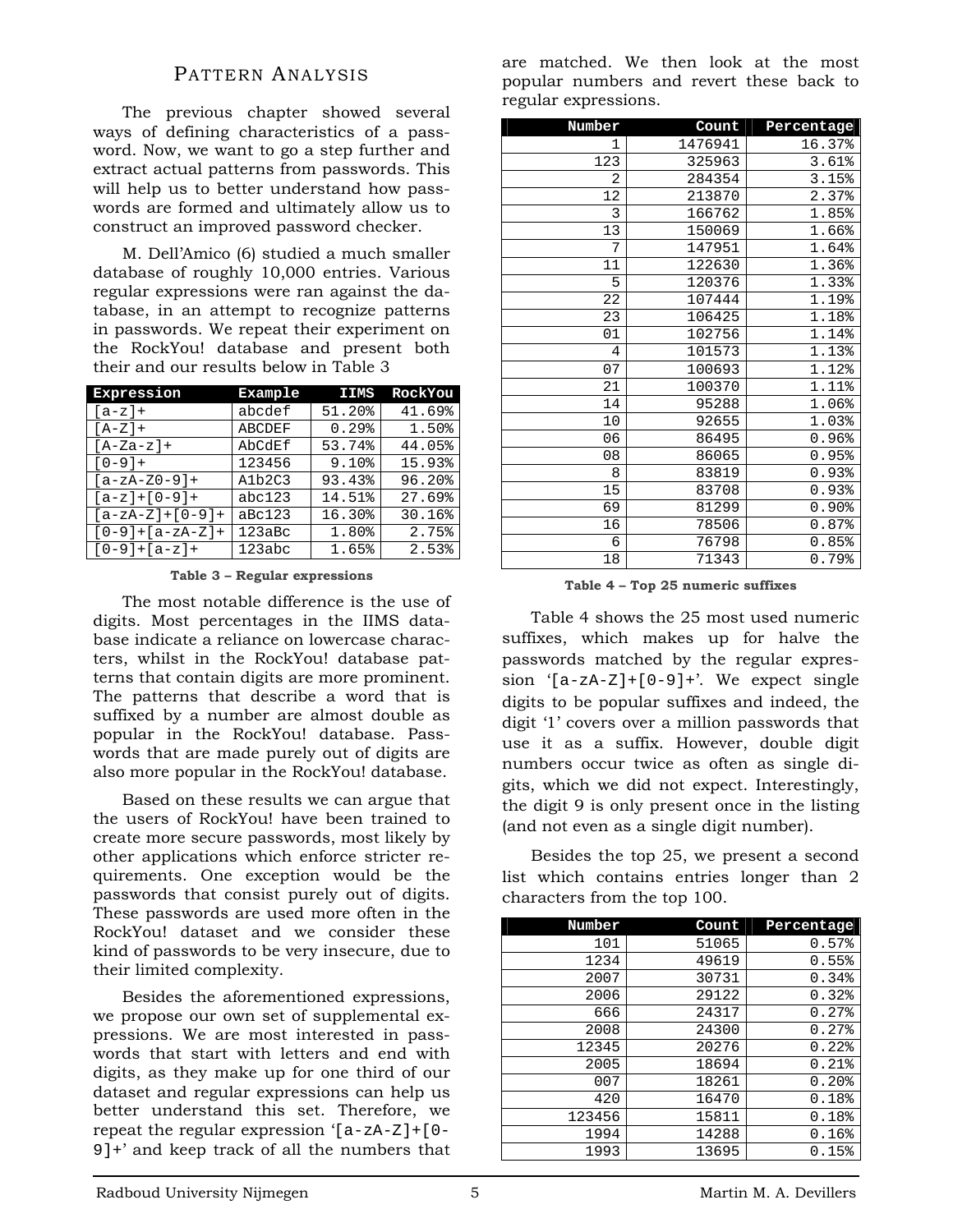| Number | Count | Percentage |
|--------|-------|------------|
| 1992   | 13609 | 0.15%      |
| 777    | 13223 | $0.15$ %   |
| 1995   | 13149 | 0.15%      |
| 2000   | 12613 | 0.14%      |
| 111    | 12426 | 0.14%      |
| 1991   | 12358 | 0.14%      |
| 1990   | 11740 | 0.13%      |
| 2004   | 11466 | 0.13%      |
| 321    | 11073 | 0.12%      |
| 1989   | 10940 | $0.12$ %   |
| 1987   | 10689 | $0.12$ %   |

#### **Table 5 – Entries from top 100 numeric suffixes with length larger than 2 characters**

 Table 5 lists these entries. The length of the entries exposes very apparent patterns. All entries of length 4 are years. We argue that the gap between 1994 and 2004 is indicative of users using the current year during sign-up or a birth year. We know that the user base of RockYou! consists largely out of teenagers. Entries larger than 4 represent numeric sequences while entries with length 3 represent repetitive digits or numbers from pop culture such as the number of the beast (666), lucky sevens (777), James Bond's call sign (007) and four-twenty from the cannabis subculture (420).

All two digit numbers are represented within the top 180 entries, which makes any entry in that range have more than 50% chance of falling in this category. We formulate this in a regular expression that matches any two digit number.

| Expression                 | Description           |  |  |
|----------------------------|-----------------------|--|--|
| $^{\wedge}$ (1 12 123 1234 | Numeric sequence      |  |  |
| $ 12345 123456$ )\$        |                       |  |  |
| $^{\wedge}$ [0-9]\$        | Single digit          |  |  |
| $^{\sim}$ [0-9]{2}\$       | Double digit          |  |  |
| $^{\wedge}$ (19[7-9][0-9]  | Year between 1970 and |  |  |
| $ 200[0-9])\$              | 2009                  |  |  |

**Table 6 – Regular expressions for numeric suffixes** 

Table 6 shows the patterns described as regular expressions. It should be noted that the order is of importance. For instance, we consider the use of years as a suffix to be more secure than a single digit suffix. Regular expressions and their order will play an important role in our own password checker which we will present later on.

# N-GRAM APPROACH

Another approach to analyzing the dataset is by counting the occurrences of small sized character pairs that make up the password. Such an approach delivers a socalled n-gram model, which is one of the approaches used in a paper by M. Dell'Amico (6) to generate passwords. An n-gram model is a type of probabilistic model for predicting the next item in a sequence. n-grams are used in various areas of statistical natural language processing and genetic sequence analysis.

A n-gram model can be useful in two ways:

1. It can be used to measure the likelihood of a password as a product of the relative occurrences of its containing n-grams. This gives us yet another metric to measure passwords.

2. It can be used to generate new passwords, based on the n-gram model. This could form the basis of a new kind of password attack strategy, which is smarter than a brute force approach. (8)

To build a n-gram based model, every possible combination of characters of every password in the dataset must be extracted. This is required to solve the probability term of a n-gram based likelihood calculation, which can be described with the term:

$$
Pr(x_i | x_{i-1}, x_{i-2}, \cdots, x_{i-n})
$$

To calculate the probabilistic likelihood of a password, the following formula is applied:

$$
P_n(\alpha) = \lambda(|\alpha|) \prod_{1 \le i \le |\alpha|} \nu(\alpha_{i-n+1} \cdots \alpha_i | \alpha_{i-n+1} \cdots \alpha_{i-1})
$$

Where *n* is the size of the n-gram,  $\alpha$  is the password,  $|\alpha|$  is the length of the password and  $\lambda(|\alpha|)$  is the probability of  $\alpha$  being that length.

The formula  $v(\alpha_{i-n+1} \cdots \alpha_i | \alpha_{i-n+1} \cdots \alpha_{i-1})$  is the conditional probability of the substring  $\alpha_{i-n+1} \cdots \alpha_i$  given all possible strings that can be created from  $\alpha_{i-n+1} \cdots \alpha_{i-1}$  when appended with a single character. This is an embodiment of the term  $Pr(x_i | x_{i-1}, x_{i-2}, \dots, x_{i-n})$ which is used by the n-gram model to predict  $x_i$  based on  $x_{i-1}, x_{i-2}, \dots, x_{i-n}$  and allows us to calculate the probability of a n-gram.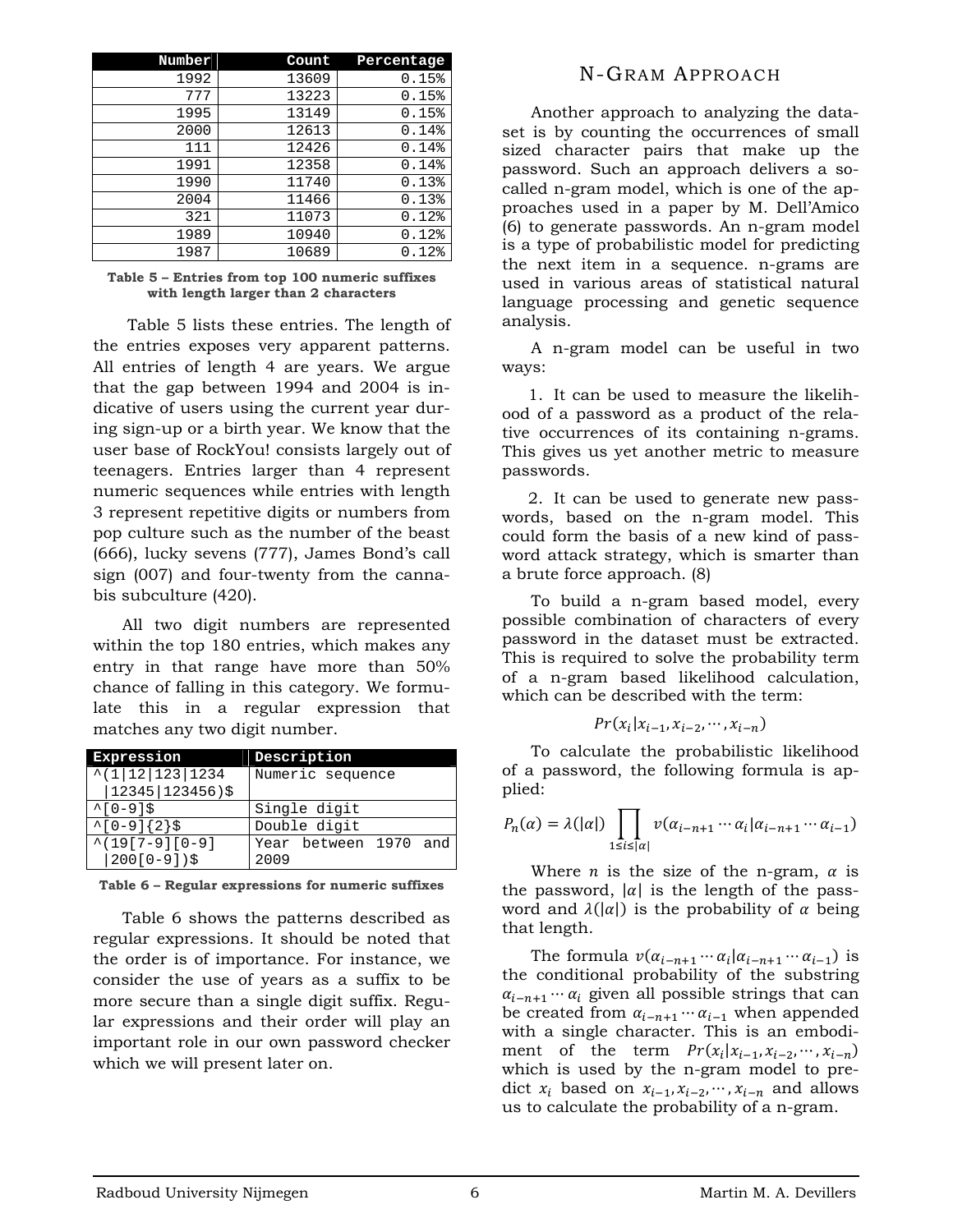Since we are calculating the product of a series of probabilities, the assumption is made that the collection of occurrences is mutually independent, which means that we assume that the following property of mutual independence holds:

$$
Pr\left(\bigcap_{i=1}^{n} x_{i}\right) = \prod_{i=1}^{n} Pr(x_{i})
$$

Although we know that this property does *not* actually hold, the assumption that it does is required for us to simplify the problem. Through this independence assumption, our model assumes the Markov property, which enables reasoning and computation with the model that would otherwise be intractable.

The length of the password determines the amount of iterations, which generally means that the longer the password, the more iterations there are and the smaller the overall outcome of the formula will be. This is taken in account, due to the fact that we're explicitly including the probability of the length of the password, as denoted by  $\lambda(|\alpha|)$ , in our formula.

In the event that  $i < n$ , which happens in the first  $n-1$  iterations of the product, the substring references a non-existing character index of zero or smaller. These references are substituted with the '»' sign to denote the fact that we are dealing with a starting sequence. Thus, we get the convention:

$$
\forall i (i \leq 0 | \alpha_i = \mathbf{0})
$$

The set of possible characters is determined by the distinct characters which we encounter in the dataset. Thus, we do not include the full Unicode character set by default. Given the previous description of  $\nu$ , the corresponding formula looks like:

$$
v(c_1 \cdots c_n | c_1 \cdots c_{n-1}) = \frac{\sigma(c_1 \cdots c_n)}{\sum_{\bar{c} \in C} \sigma(c_1 \cdots c_{n-1} \bar{c})}
$$

The formula  $\sigma$  denotes the number of occurrences of the input string inside the model. The numerator part of the fraction represents the number of occurrences of the string that we are interested in (the n-gram), whilst the denominator represents the number of occurrences of all possible permutations of that string. In the denominator,  $\bar{c} \in C$ indicates a character from the set of all possible characters as encountered in our dataset.

The actual value of  $n$  has a huge impact on the behavior of the model. In the next few paragraphs, we will discuss various values of  $n$  and their implications.

Using a value of one for  $n$  (unigrams), will make the algorithm contextless, as the algorithm will only look at the frequency of single letters. This is synonymous to using the character frequency analysis from the previous chapter to grade or predict passwords.

If one were to choose a very large  $n$ , then the algorithm would lose its ability to dissect passwords and simply grade a password by its entire string of characters. This is synonymous to calculating the frequency of a given password within the original dataset. A password generator with such a model would (almost) never generate any passwords outside the dataset.

On another note, a large  $n$  would also impose problems of the computational kind. As the value of  $n$  increases, the amount of possible n-grams increases exponentially. Given a dataset of our size and a  $n$  of 5 our algorithm used up nearly a gigabyte of system memory. For a larger  $n$  we had to resort to using a smaller subset of our dataset.

Finally, a large  $n$  also imposes another problem with the effectiveness of our algorithm. As we said earlier, one of the powerful features of using n-grams is that they can be used to analyze or produce new (unseen) data based on known data.

However, this imposes *some* requirements on the known data. Say we want to calculate the strength of the phrase "password" with  $n = 4$ , thus giving the formula  $P_4$ ("password"). This would mean calculating the product of the probabilistic frequencies of all 4-grams contained within the phrase "password". Consider the 4-gram "word", which requires the calculation as shown at the top of this page.

Now, consider a model which has never seen the 4-gram "word". This would result in  $o("word") = 0$  and thus  $v("word"|"wor") = 0$ . As we're taking the product of  $\nu$  in our algorithm this would ultimately lead to  $P_4$ ("password") = 0.

One might argue that this is favorable, since we cannot grade something when we have no background data. However, given the previous example, we *do* have actual values for  $v$  for all the 4-grams preceding "word". Thus there is certainly some meas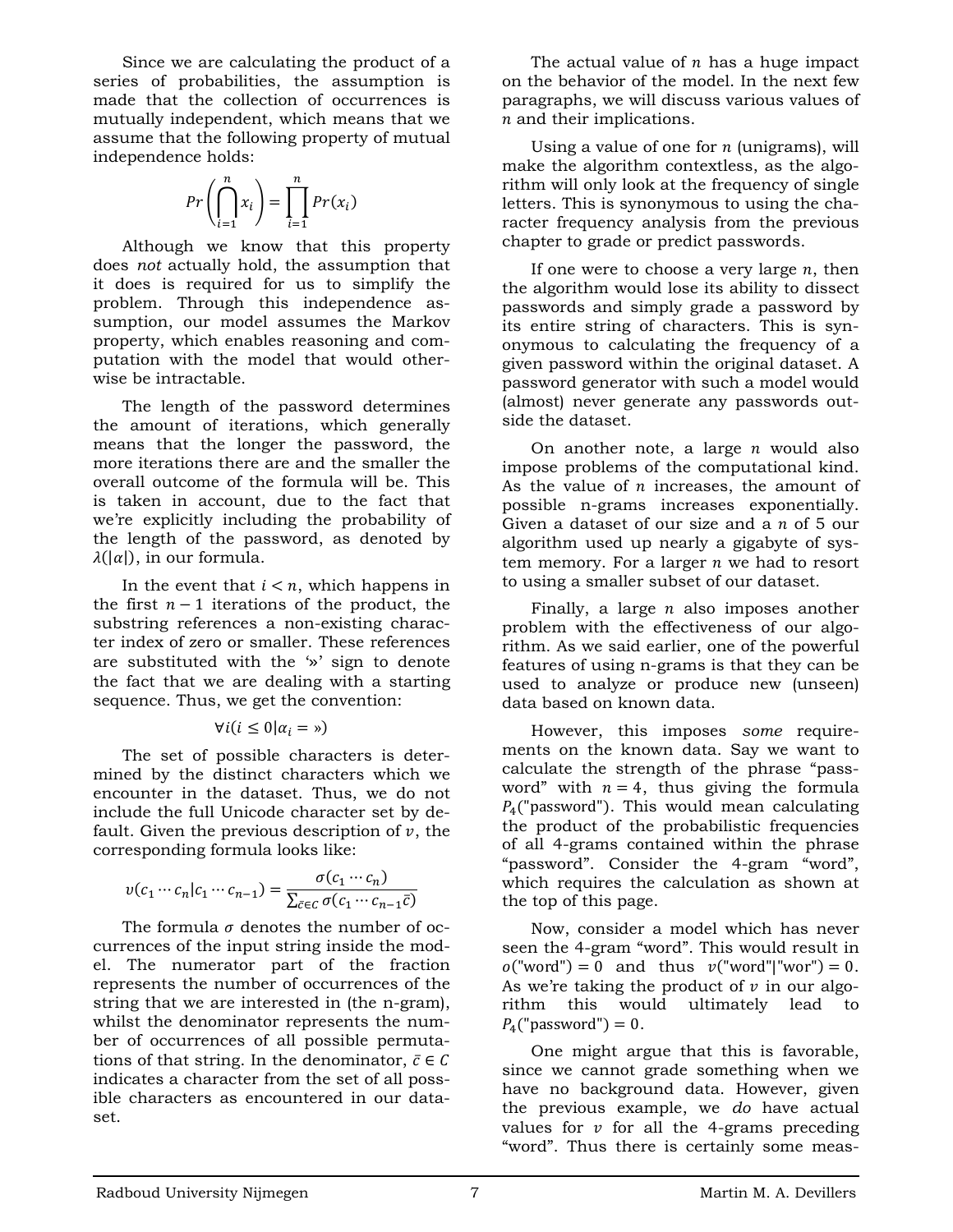ure of occurrence present in the calculation, which is lost when we multiply this by zero. We overcame this limitation by altering the algorithm to raise all occurrences by one and counting any item that never occurs as one instead of zero. This has little impact on ngrams that occur many times and makes our algorithm more robust when dealing with unseen data. The downside being that ngrams that occur very few times will have a less accurate representation.

We used two third of our dataset as a training set for our algorithm and the remaining one third as our test set.

| $N=1$  | $N=2$  | $N=3$    | $N = 4$   |
|--------|--------|----------|-----------|
| aaaaa  | 123456 | 123456   | 123456    |
| eeeee  | 123123 | 1234567  | 1234567   |
| ale    | 12345  | 12345    | 12345678  |
| aanaa  | 121234 | 12345678 | 123456789 |
| aaaan  | 112345 | 234567   | passwo    |
| aaaaaa | 123234 | milove   | 12345     |
| aaeaaa | 123412 | 112345   | passwor   |
| aeaeae | 123450 | lover    | ilovey    |
| ann    | 123452 | 012345   | password  |

**Table 7 – Most frequent passwords** 

Table 7 shows the top 10 most likely passwords as graded by our algorithm for various sizes of n. As we noted earlier, an analysis based on unigrams (1-gram), is basically a character frequency analysis. As vowels are the most frequently occurring characters in the natural language, passwords that contain vowels are graded higher, than those that do not. When we look further down the list we see mostly short pronounceable passwords.

When using bigrams (2-grams), numbers take the upper hand as they form the most frequent two character pair in the dataset. As we've seen from the previous chapter, there are simply a lot of passwords that consist out of or contain numerical sequences. Moreover, the chance that some digit follows another is larger than the chance that some letter follows the other, simply because there are only 10 digits as opposed to 26 letters.

When using trigrams (3-grams), text based passwords start to show up, but numerical sequences still prevail. This top 10 however shows similarities to the actual top 10 of most occurring passwords in the Rock-You! Dataset.

Finally, when using quadrigrams (4 grams), numerical sequences are overly present, but the larger list of results show a great deal of overlap with our own top 1000.

From our findings we concluded that using trigrams was a good trade-off between accuracy and usability (in terms of performance).

# PASSWORD CHECKER

The previous chapters illustrated various ways in which we can grade password strength. In this chapter, we combine these metrics into a program that can help users to assess their passwords safety. Each step employs one or more metrics, which leads to one or more results. Each result has a name, a short description in natural language what the result represents and a severity level to indicate the impact of the result. Some results are pure informative and therefore have no severity impact.

At the core, our checker does various things.

1. The length of the password is analyzed, as this is a simple metric that can rule a password out as weak without even looking at the actual content of the password.

2. The password is ran across a common list of passwords. These are lists acquired from the internet or calculated by ourselves from our own dataset.

Pattern analysis is employed to determine if the password fits a common pattern. One of the most important parts of this step is to actually break up the password in letter(s), digit(s) and symbol(s). If pattern analysis fails to find a suitable pattern, an unmangling strategy is applied. Some users try to add complexity to passwords by replacing certain characters with digits or symbols (i.e. password becomes p4\$\$w0rd) (14). This inhibits regular expression based pattern matching from finding actual patterns. The unmangling strategy attempts to revert said mangled passwords to their letter based form. Once a matching pattern has been found, the algorithm looks at what groups the pattern captured.

a. If any words were found during the pattern analysis step, they will be held against common dictionaries of passwords, words and names. We prefer to use small dictionaries of a specific type, since this gives us more power and certainty in describing what the word represents.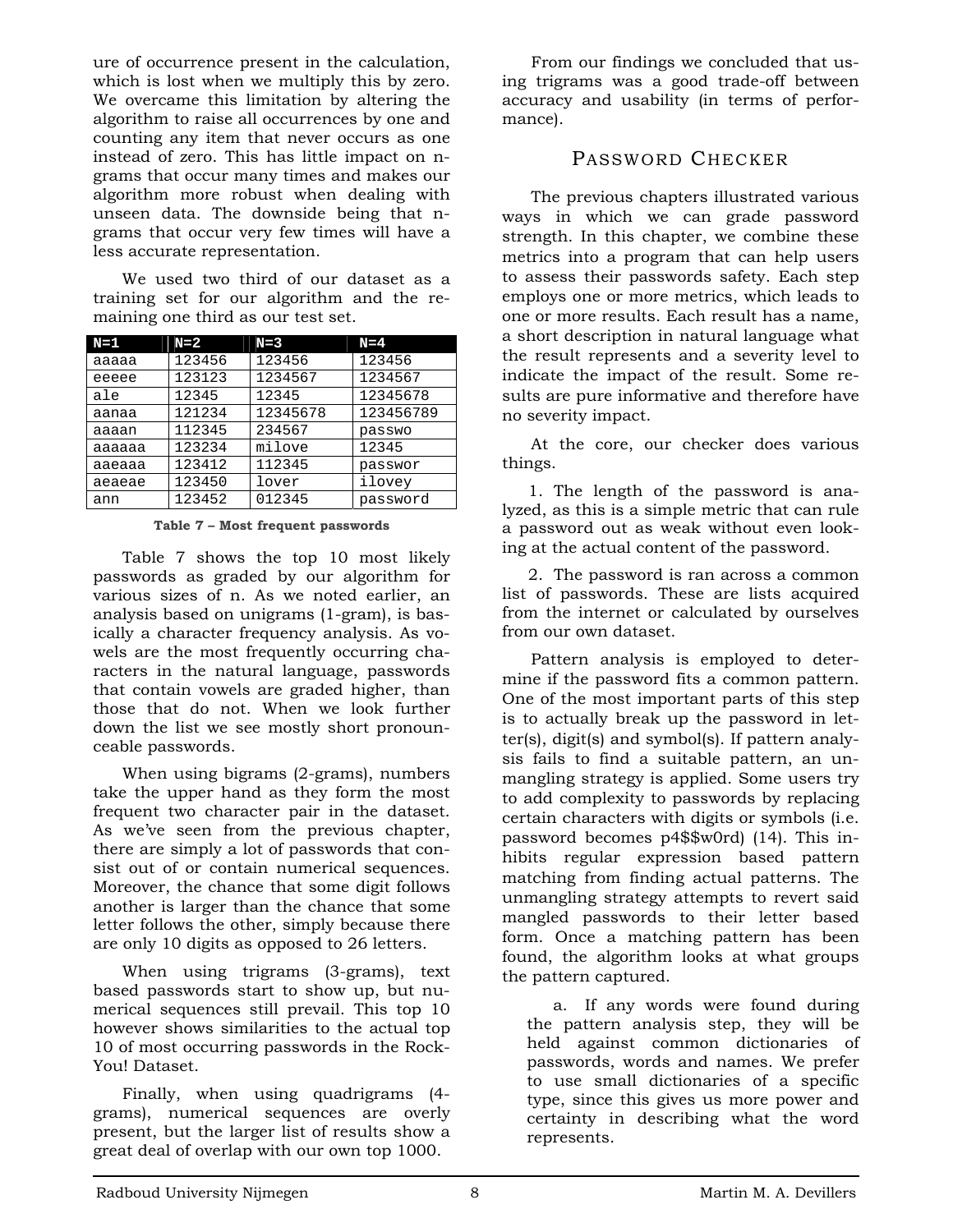b. If any numbers were found during the pattern analysis step, they are inspected to see if they fit a common form (such as a year).

c. If any symbols were found during the pattern analysis step, they are inspected for common occurrence.

3. Finally, we use a 3-gram model based on our dataset to grade the password. To make our 3-gram based algorithm suitable for password grading, we need to map the range of possible values from our algorithm to a set of gradations. First off, the actual range of  $P_3(\alpha)$  lies between 1 and  $10^{-28}$ , where the lower limit is a constraint set by our computer environment. We determined the boundary values for the gradations by manually checking the results of our algorithm on several sets of passwords. For instance, running the algorithm on the top 1000 we computed earlier, gave us a good boundary value for passwords that are 'Critical'.

When all results are calculated, they are presented to the user in order of severity. Each result is accompanied with a short message describing the 'problem' that was found.

We used two third of the RockYou! dataset as the training set and the remainder one third as the test set. From the training set, we constructed the various metrics required by our password checker such as the n-gram model and the length distribution. We then ran the checker on our test set. 50% percent of the passwords were reported as being 'Critical' which means such a password should never be used. 45% percent was reported as being 'High', which indicates that the password should be changed or only used for none-critical purposes. Only 5% percent had a severity of 'Medium' or lower.

## CONCLUSION

Summarizing, when we look at the Rock-You! Dataset, the preliminary tests indicate that passwords are generally short, conform to existing language patterns and show a great deal of overlap. In other words, a significant part of the user base has an insecure password.

Moving onto pattern analysis, we have shown that users that do try to enhance their password, do so in a very predictable manner: Over a million users chose a password consisting out of a word suffixed by the digit one. We extrapolated common patterns from the dataset and presented their occurrences.

The results from our n-gram approach showed how probability calculation can help us assess password strength. We looked at various values of n for determining the optimal size of the model and determined that trigrams (3-grams) were best suited for grading passwords.

The above findings were incorporated in our own password checker, which we then ran against our dataset. The results were, again, troublesome, as 95% of the passwords were marked as being highly unsafe. One mitigating argument is that RockYou! provides a very simple non-critical service, thus users may not feel inclined to provide a strong password. Yet, with halve a million users choosing a short numerical sequence as a password, one may wonder if security in terms of password authentication is at all present.

## **REFERENCES**

1. **Alliance, Wi-Fi.** Wi-Fi Protected Access: Strong, standards-based, interoperable security for today's Wi-Fi networks. *Wi-Fi Alliance.* [Online] April 29, 2003. http://www.wi-

fi.org/files/wp\_8\_WPA%20Security\_4-29- 03.pdf.

2. **Paton, W.R.** *The histories of Polybius / with an English translation by W.R. Paton.*  s.l. : Heinemann ; Harvard University Press, 1922.

3. *Security and usability: the case of the user authentication methods.* **Braz, Christina and**  Robert, Jean-Marc. s.l.: ACM, 2006. pp. 199--203.

4. *Users are not the enemy.* **Adams, Anne and Sasse, Martina A.** s.l. : ACM, 1999, Commun. ACM, Vol. 42, pp. 40--46. 0001- 0782.

5. *A large-scale study of web password habits.* **Florencio, Dinei and Herley, Cormac.** s.l. : ACM, 2007. pp. 657--666.

6. **Microsoft.** Create strong passwords. *Microsoft Online Safety.* [Online] October 4, 2009. [Cited: November 19, 2009.] http://www.microsoft.com/protect/fraud/pa sswords/create.aspx.

7. *Human selection of mnemonic phrasebased passwords.* **Kuo, Cynthia,**